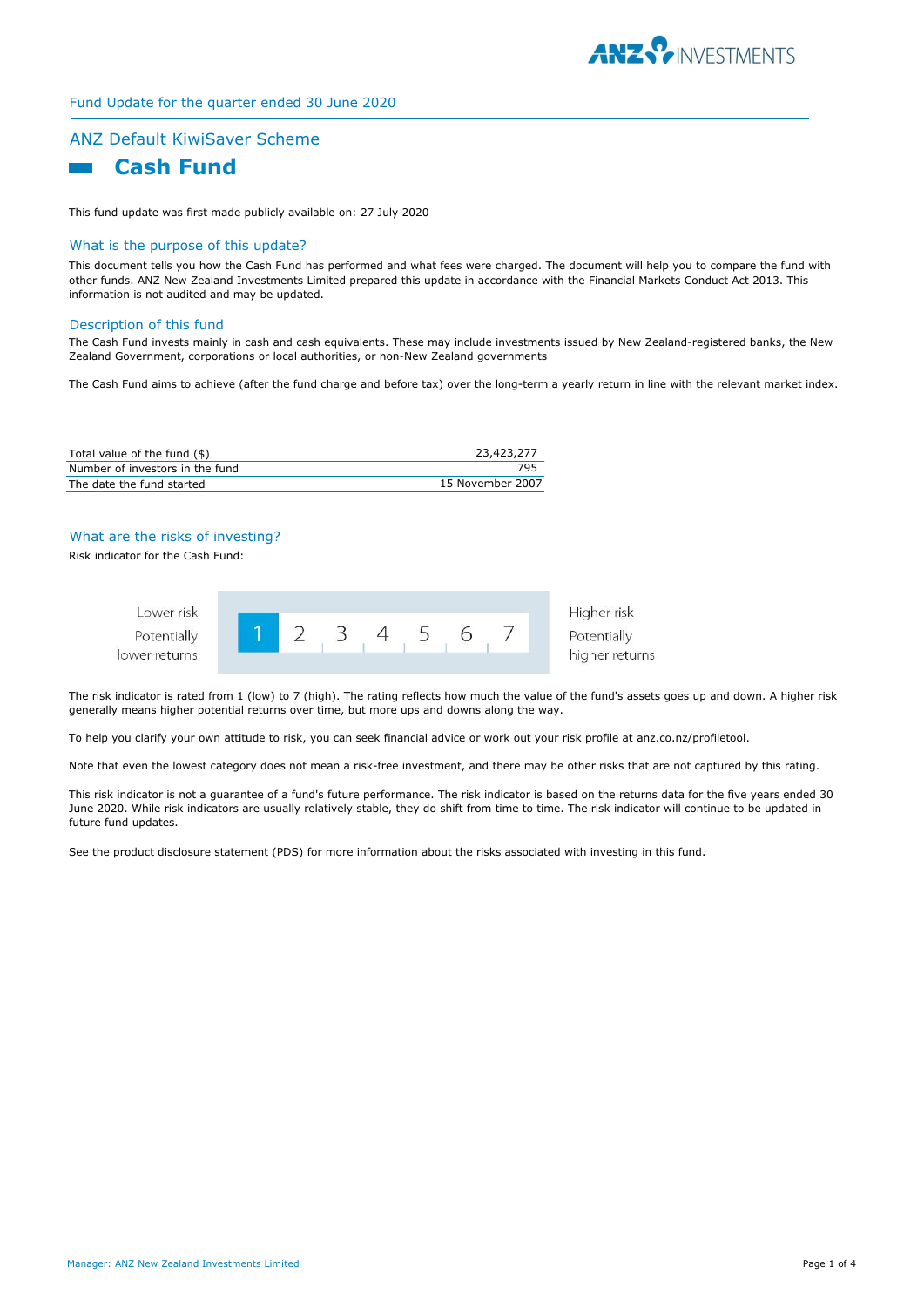## How has the fund performed?

|                                               | Average over past<br>five years | Past year |
|-----------------------------------------------|---------------------------------|-----------|
| Annual return                                 |                                 |           |
| (after deductions for charges and tax)        | 1.60%                           | 1.18%     |
| Annual return                                 |                                 |           |
| (after deductions for charges but before tax) | 2.23%                           | 1.65%     |
| Market index annual return                    |                                 |           |
| (reflects no deduction for charges and tax)   | $2.04\%$                        | 1.19%     |

The market index annual return shows the return of the S&P/NZX Bank Bills 90 Day Index.

Additional information about the market index is available in the statement of investment policy and objectives on the offer register at www.disclose-register.companiesoffice.govt.nz.



# **Annual return graph**

This shows the return after fund charges and tax for each of the last 10 years ending 31 March. The last bar shows the average annual return for the last 10 years, up to 30 June 2020.

**Important:** This does not tell you how the fund will perform in the future.

Returns in this update are after tax at the highest prescribed investor rate (PIR) of tax for an individual New Zealand resident. Your tax may be lower.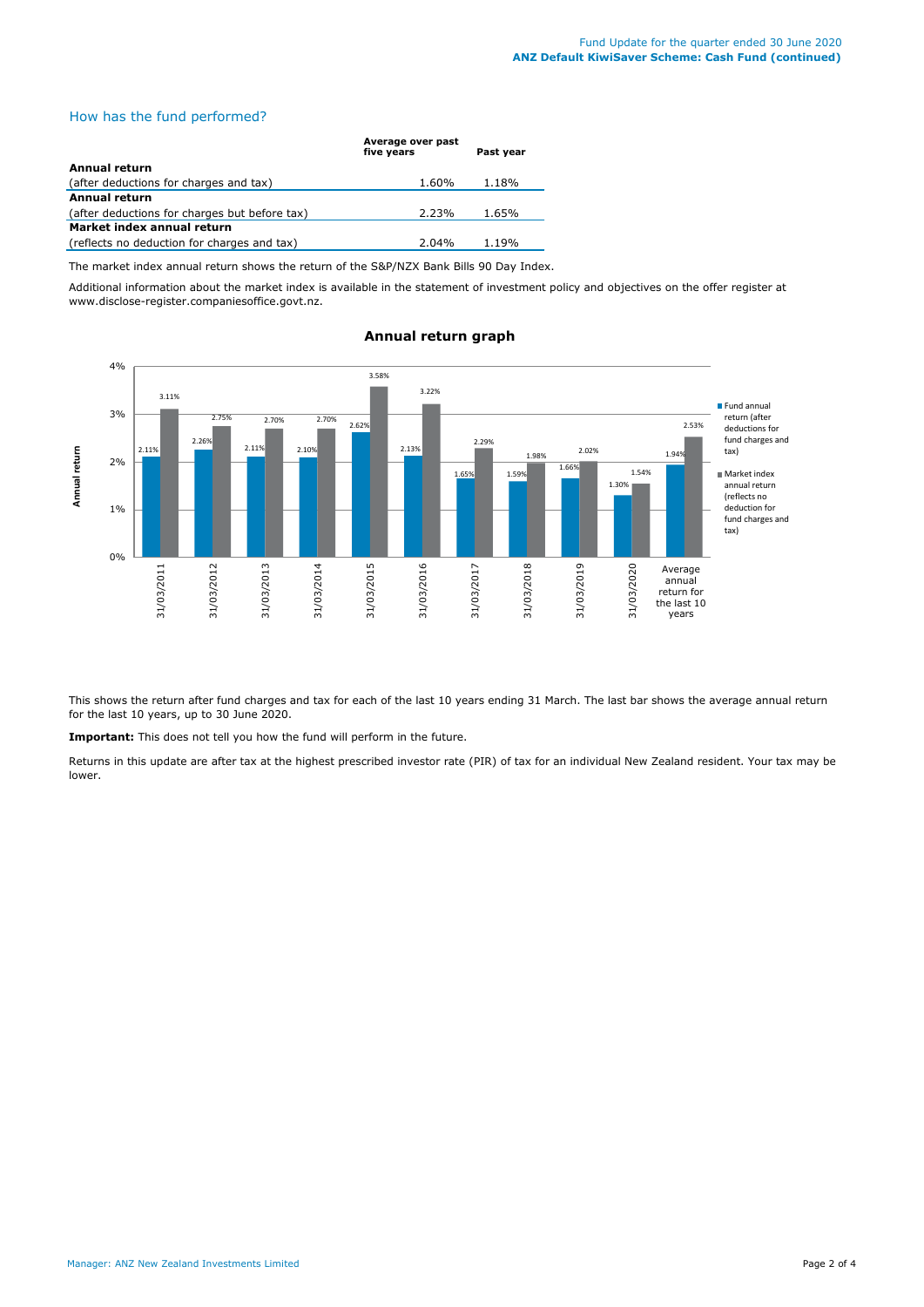#### What fees are investors charged?

Investors in the Cash Fund are charged fund charges. In the year to 31 March 2020 these were:

|                                             | % of net asset value          |
|---------------------------------------------|-------------------------------|
| Total fund charges <sup>1*</sup>            | 0.28%                         |
| Which are made up of:                       |                               |
| Total management and administration charges | 0.28%                         |
| Including:                                  |                               |
| Manager's basic fee                         | 0.22%                         |
| Other management and administration charges | 0.06%                         |
| Total performance based fees                | $0.00\%$                      |
|                                             | Dollar amount per<br>investor |
| <b>Other charges</b>                        |                               |
| Membership fee <sup>2</sup>                 | \$18                          |

\* The manager expects that the fund charges for the next scheme year will be different from the fund charges disclosed in this fund update because the manager's basic fee was reduced on 28 June 2019 from 0.33% to 0.19% per year.

Investors are not currently charged individual action fees for specific actions or decisions (for example, for withdrawing from or switching funds). See the PDS for more information about Scheme fees.

Small differences in fees and charges can have a big impact on your investment over the long term.

#### Example of how this applies to an investor

Sarah had \$10,000 in the fund at the start of the year and did not make any further contributions. At the end of the year, Sarah received a return after fund charges were deducted of \$118 (that is 1.18% of her inital \$10,000). Sarah also paid \$18 in other charges. This gives Sarah a total gain after tax of \$100 for the year.

### What does the fund invest in?

# **Actual investment mix<sup>3</sup> Target investment mix<sup>3</sup>**

This shows the types of assets that the fund invests in. This shows the mix of assets that the fund generally intends to invest in.